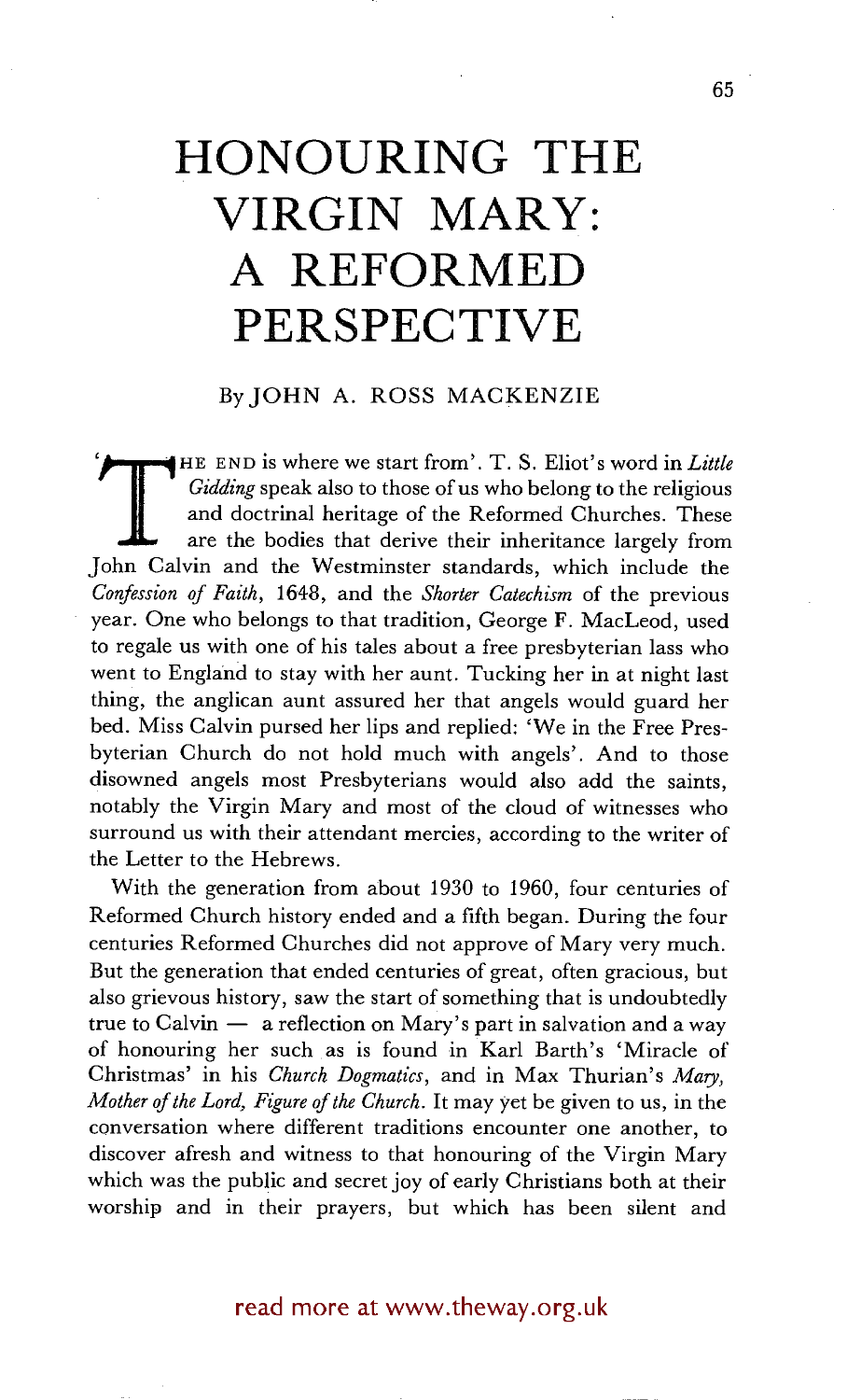unarticulated for the most part in the faith and worship of the Reformed Churches.

The silence is all the more perplexing, since Calvin himself evidently honoured the Virgin, who, he taught, was blessed because God has chosen her to be mother of our Saviour and Redeemer; because we see in her the mercy of God, as in a mirror, and because she has not only borne Christ in her womb, giving him his human nature, but also because she carries him in .her heart as one who owes everything to the pure goodness of God. Calvin therefore summoned those who followed him not only to the praise but also to the imitation of Mary: 'And this is the greatest praise that we know how to give her.., that we avow her as our teacher and that we are her disciples'.<sup>1</sup>

If this joyful celebration of the Virgin Mary to which Calvin summoned his own generation, is indeed a desired word of truth for our time and place, then any reflection about Mary, or speech about her or honouring of her in the Reformed Churches will require of us three things. First, we shall have to define the biblical christology by which any language about Mary is to be controlled and in the light of which it is to be understood. Secondly, we should also try to clarify and interpret more fully those elements of discord which have set us apart from others for whom the veneration of Mary is traditional and normal. It seems as though we have already entered the period when, in spite of lingering prejudices, we can discuss these controversies more agreeably and peaceably. Thirdly, we may also consider together actions which are possible for the Churches as they work, worship and teach at various levels from the local congregation to ecumenical councils.

#### *The honouring of Mary informed by a biblical christology*

In his thinking about Jesus Christ and his saving work, Calvin and his immediate successors sought to work out the difficult transition from medieval modes of thinking and to place the theology of reform on the basis of scripture and the christology of the ancient christian writers. If we are to understand how he deals with Mary and her place in salvation, it will be important for us to realize that Calvin's chief aim was to return to and to reassert the co-ordinates of that classical christology.'First, the activity of Jesus Christ is from God's side toward humanity, and therefore our salvation is wholly and utterly by the free grace of God. Secondly, the activity of Jesus Christ, as one with us in our humanity, is also directed from our side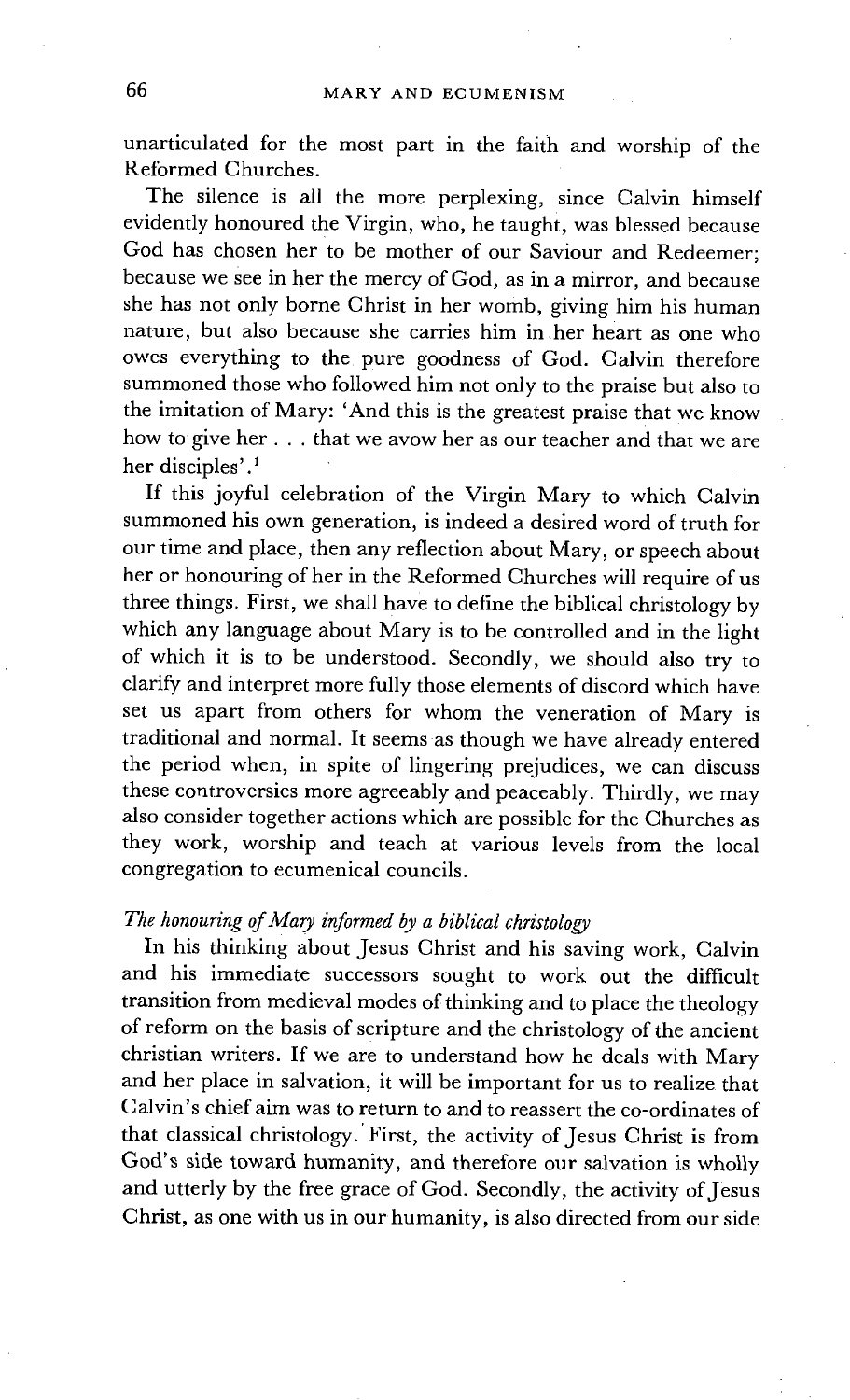toward God. Christ has taken our nature upon him. So when Calvin speaks about Christ and his work of salvation. He remains true to the christology of the ancient councils by insisting on these two affirmations. Alone of the whole human race Jesus is one in being with the Father. But what he accomplished among us and for us, he accomplished as one of us, one in being with our human kind.

How do we authentically confess Jesus Christ in theology and celebrate him in worship and prayer? In our own time this constantly recurring question is asked in various ways. The question is never more cogent than when we are confronted by one or other of two misunderstandings of Christ, known to the early Church as ebionitism and docetism but also familar to us in different modern expressions.

The christology of ebionitism in early Christianity simply disallowed the idea that we encounter God in Jesus Christ. In this way of thinking, Jesus remains little more than 'the stimulating man Jesus', to use Barth's phrase. In contemporary secular ideologies (or, as Ernest B. Koenker calls them, nature-ideologies), human culture and society find their distinctive values and fulfilment through the processes of history. But where the secular order proceeds in accordance with its own autonomous meaning and value, the divine presence in the world or initiative in its salvation, is not essential. In Koenker's words, 'The modern nature-ideologies recognize no radical disruption, no all-embracing need on the part of a fallen humanity, and consequently no comparable restoration or remission'.<sup>2</sup> But this is a christology which denies that our forgiveness, healing, and renewal are gifts to us by the free grace of God, in the loving activity of Jesus Christ from God's side towards us.

In contrast, docetism is a form of christology which in effect abandons the historical existence of Jesus, while retaining the divine Christ. But this is to put a wedge between the human Jesus and the divine Christ. It leaves an unbridgeable gulf between eternity and time, Spirit and matter. More concretely, it means that one determines in advance what it means to be human or to be divine, and then projects that definition on to Jesus of Nazareth. But we do not know what it means to be divine until we look at Jesus, who is the disclosure, the truth (Greek *algtheia* = unhiddenness) of God; and correspondingly, we do not know what it means to be human until we see in him also the authentic disclosure of what it is to be human. And to put a wedge between the two, which are one in him, is a failure to see that actual historical events, the stuff and dynamism of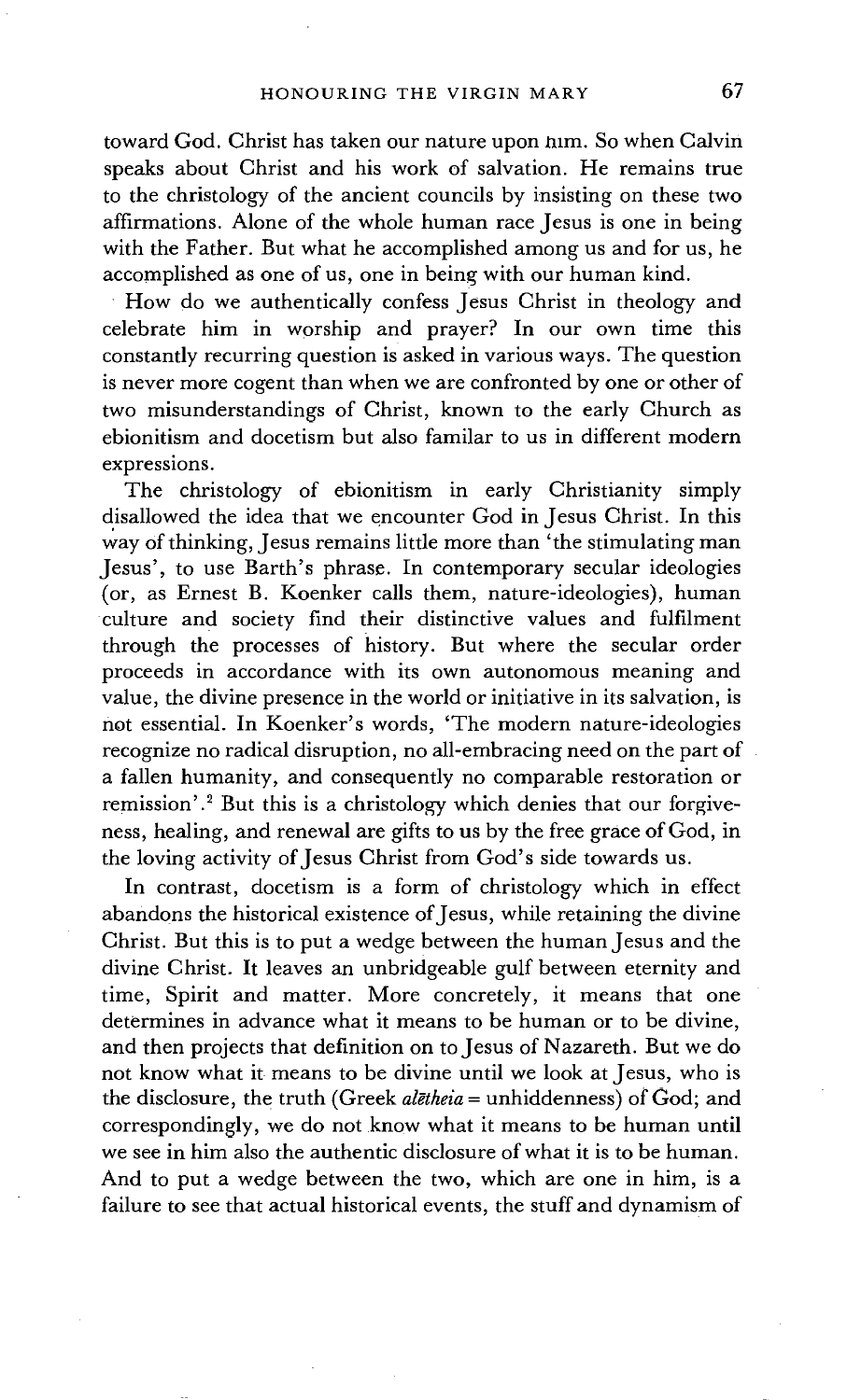human life, and not any predetermined ideas of how God is implicated in the world, are the disclosure of God's salvific will. The trouble with much contemporary spirituality is that it separates divine from human, and that its supernaturalism, which allows little place for the human and keeps itself aloof from the stuff and dynamism of life, is incapable of criticizing, let alone of resisting the docetism which finds expression in the totalitarianisms of modern politics.<sup>3</sup>

Despite being pulled in one direction or another as we try to answer the question of how we confess Christ in theology and celebrate him in worship and prayer, it is necessary to recall that in the protestant reformation, no less than in the theological line that we can trace from the New Testament to the major christological statements of the early Church, Mary the Virgin is the decisive 'No' to all the hubris of secular ideology and likewise to any attempt to keep God as pure Spirit from contact with the impurities of material existence. Precisely in her poverty and helplessness she is the witness *par excellence* to God's gracious activity towards us in Jesus Christ. 'When the time had fully come, God sent forth his Son, born of a woman, born under the law' (Gal 4,5). But as she gives her life to him within her own body, the gulf between Spirit and matter is bridged. She is not merely the convenient means -- some of the docetists called her the 'tube' -- through which divine being is admitted into the world. He who is born of her, very God, is also bone of her bone and flesh of her flesh.

In the modern period these ideas are part of the central theme of Barth's discussion of the incarnation in 'The Miracle of Christmas'. According to Barth, God comes to us in the incarnation as one of ourselves, to be our very own. So the dogma of the virgin birth is for him the confession of the *vere deus* whom we encounter in Jesus Christ. But it states no less that this Jesus Christ is the real son of a real mother, and in this complete sense a man, *vere homo.* More recently than in Barth, and within the same reformed tradition, Donald G. Dawe has used this affirmation of Barth as the basis of his own lucid treatment of Mary as the eternal bearer of Christ.

The Virgin birth is the necessary tie between the divine initiative that makes salvation possible and its concrete embodiment that makes salvation accessible. . . . She still stands before us, through the witness of scripture, as the Mother who bears and protects her Son. . . . Without her the redemptive mystery of her Son is lost. With her it is received with joy.<sup>4</sup>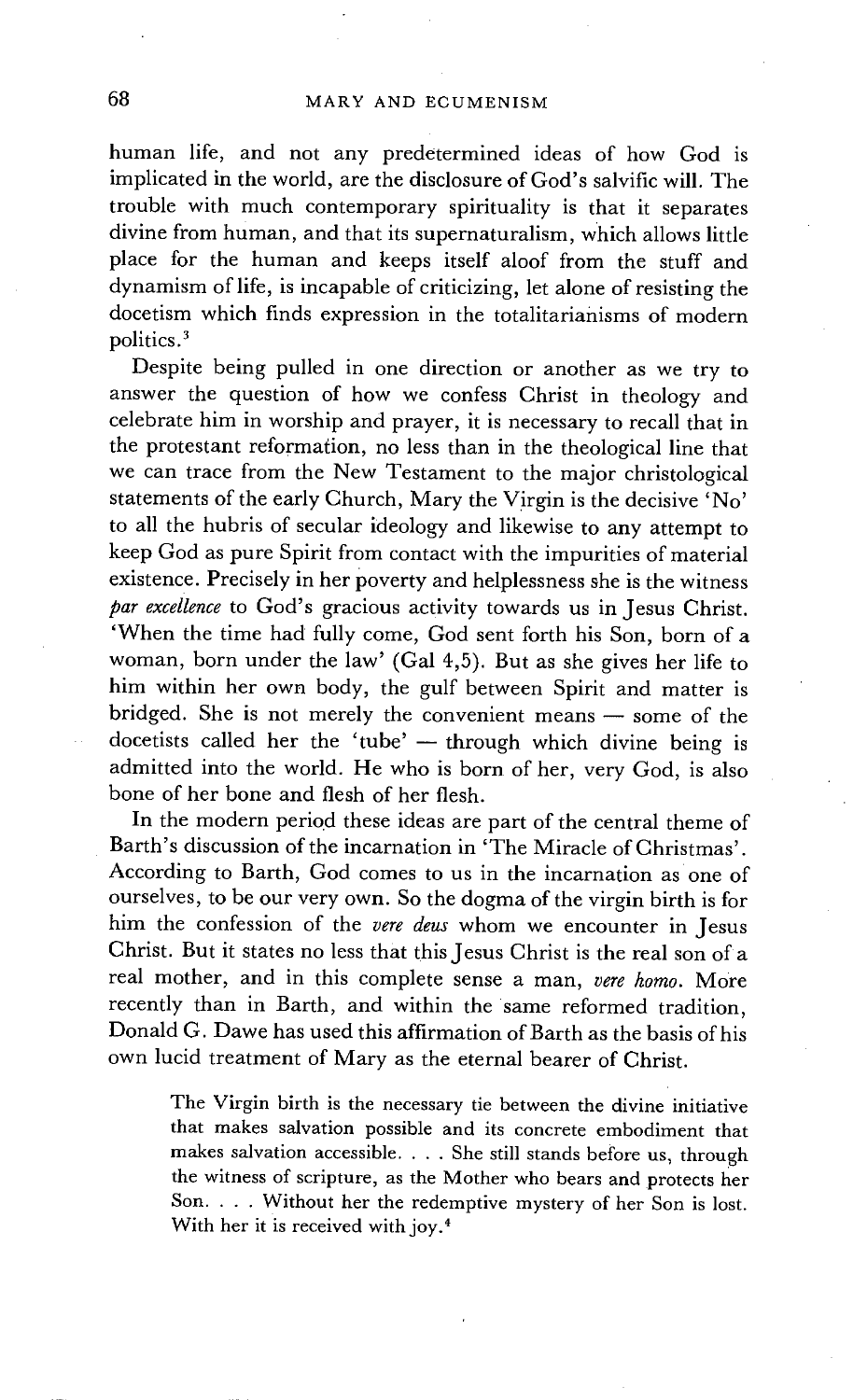With such examples before us, it is time for those of us who minister and teach in the Churches of the reformed tradition to ask serious questions about our habitual and even wilful exclusion of Mary from our confessing of the faith and our liturgical worship. To affirm and honour the Virgin Mary as the mother of him who is *vere homo et vere deus* is neither quaint nor antiquarian. It is humanly and theologically essential. Mariology is an integral part of christology.

### *Clarifying and overcoming elements of discord*

Any honouring of Mary within the Reformed Churches will require of us another step: that we try to clarify and interpret and thereby to overcome elements of discord which have separated us (I must say in fairness) from the main body of Christians from the beginning. In this process of clarifying and interpreting it may be possible for us to approach and even to embrace certain marian doctrines which our tradition has generally found to be out of harmony with the gospel.

Let us consider, first, the mystery of Mary's intercession in the communion of saints. Never at a loss for words in upbraiding the Romanists, Calvin consigns their prayers to the devil if they have recourse to any other mediator than Christ for their salvation. So it has been a characteristic part of protestant spirituality that each believer has direct and immediate access to God through Christ and in the Spirit. No other advocates or mediators are necessary, neither Mary nor Michael nor the apostles.

But there has been something else in protestant spirituality, even greater and more energizing than that stress on the sole mediatorship of Christ: it is the stress of all the reformers, Luther, Calvin, Zwingli and Knox, on the Church as the communion of saints. The central and unifying element in Calvin's doctrine of the Church is the idea of incorporation into Christ. He constantly uses the language of being 'ingrafted' into the body of Christ to express this idea of union. We read in the *Institutes:* 

Christ is not outside us but dwells within us .... Not only does he cleave to us by an indivisible bond of fellowship, but with a wonderful communion day by day, he grows more and more into one body with us, until he becomes completely one with us.<sup>5</sup>

Christ unites himself with us daily more and more into one body. The consequences of this are profoundly important as we reflect on the mystery of Mary's intercession. For if we are the body of Christ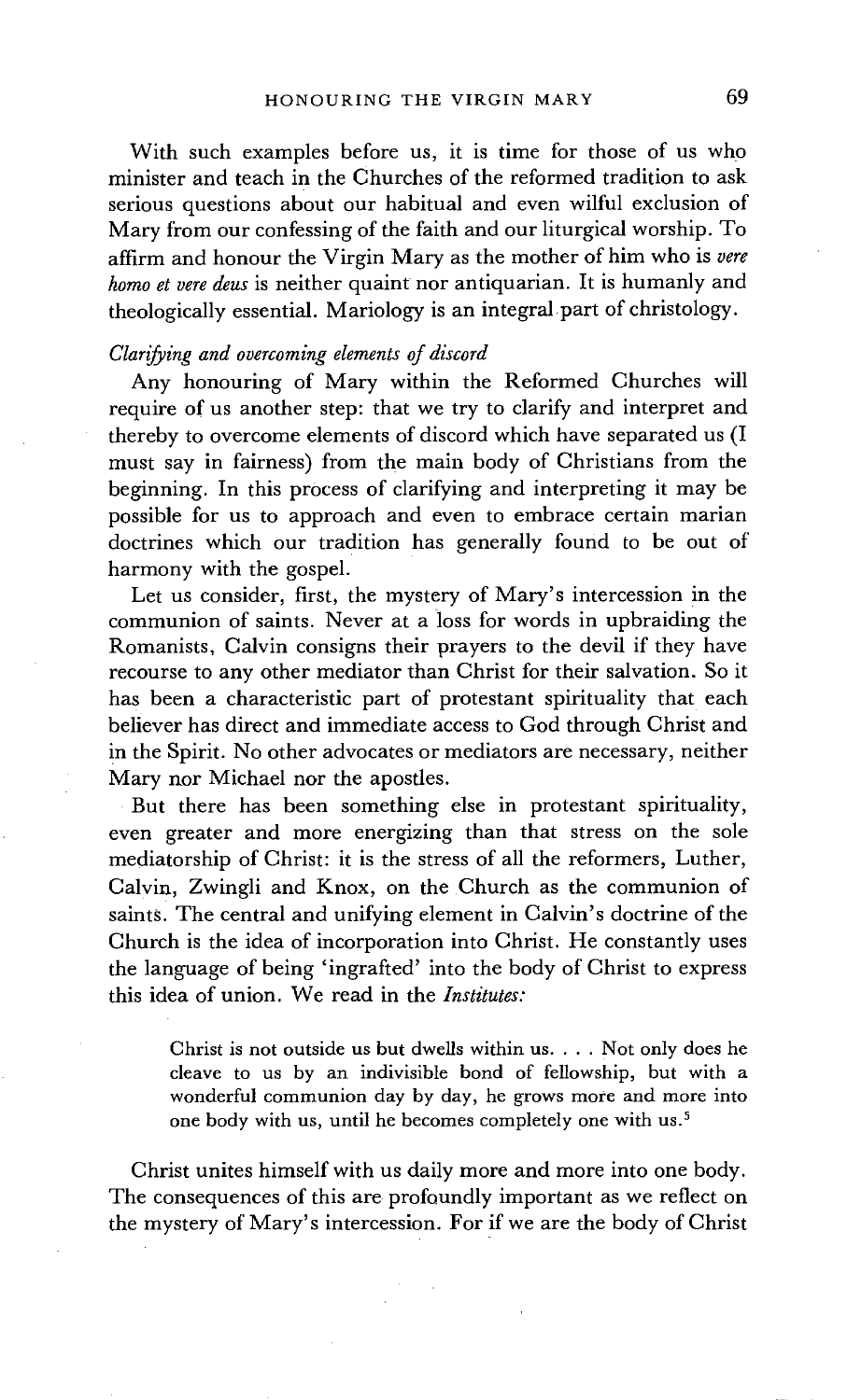and one with him, then what is said of Christ is applicable also to us, and what is said of us must also, in a sense, be applied to him. Consider what this means in regard to intercession. It is not in this life only that we have hoped in Christ (1 Cor 15,19). Death does not end our personal influence or the power of our love. If, therefore, to be human is to visualize and care about interests larger than our personal ones; and if to be civilized is to form our minds so that they instinctively desire 'whatever is honourable, whatever is just, whatever is pure, whatever is lovely, whatever is gracious' (Phil 4,8), then in that 'wonderful communion' in which Christ becomes completely one with us, all the loves and hopes that we have ever held, and all those who have ever loved us or borne us up, are not lost to us. They are ours, in an indivisible bond of fellowship.

It is not hard, if we are sensitive to that communion, to think of Mary as one with us in that bond, or to entertain the idea of praying like Mary. We know little of the home life or religious formation of Jesus, but the picture which emerges of Mary in the gospels is that of a woman to whom prayer was both habit and joy. Calvin is right. Commenting on the first lines of the *Magnificat*, he says: 'The holy Virgin shows us here that to praise God well our hearts must be touched by his goodness, and then our soul magnifies and praises him' .6

From the evidence which we can assemble from Acts 1,12ffwe can see that Mary prays with devotion, one with those who are all witnesses to the resurrection of her Son; she prays as one open to the empowering of the Spirit by which their witness to Jesus becomes a possibility; she prays in an indivisible bond of fellowship where there is no lack or need; and she prays with faith that the promise of salvation comes to everyone, even those that are far off. (I am assuming that Peter's pentecost sermon, which includes that phrase, expresses the substance of early christian preaching as it was known to the first witnesses, including the apostles and Mary, Acts 1,13ff; cf 2,38-41 .)

In the eucharistic prayer of the *Book of Common Order* (1979), and in similar rites used within the Reformed Churches, the worshipping people are bidden to join 'with angels and archangels and with all the company of heaven' in offering their praise to the holy God. If the angels and archangels are now no longer disowned by a Calvinism purse-lipped or austere, surely Mary is among that cloud of witnesses with their attendant mercies. The marriage of Cana in John's Gospel revealed a woman who could visualize and care about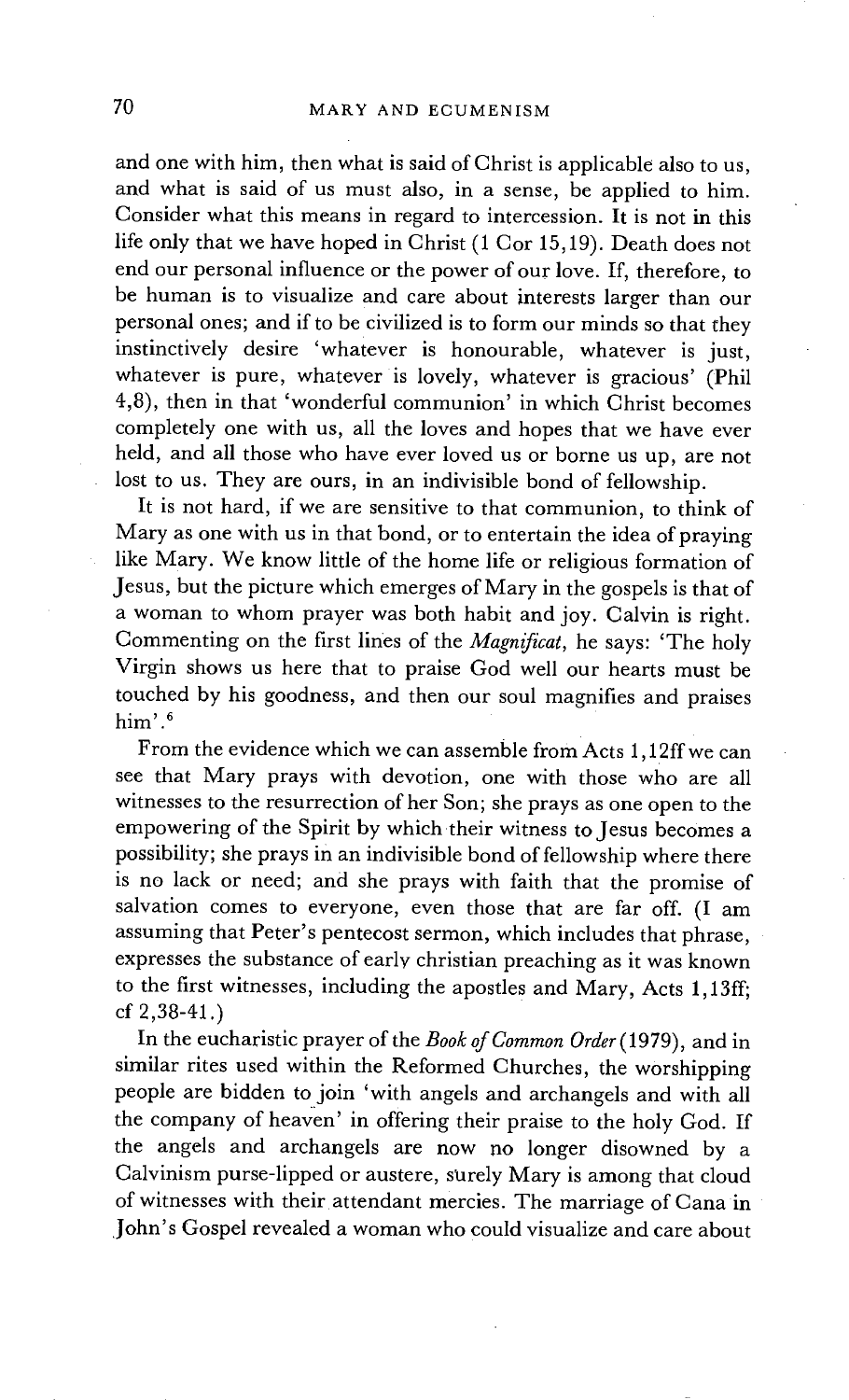interests larger than her own; and the *Magnificat,* a mind centred upon what is just and gracious. Death does not end the power of that love or sense of what is gracious and right. When we pray, we pray with Mary. In the prayer from the vigil mass of the Feast of the Assumption in the revised Roman Liturgy the bidding comes:

Let us pray (with Mary to the Father, in whose presence she now dwells). . . . May the prayers of this woman clothed with the sun bring Jesus to the waiting world and fill the void of incompleteness with the presence of her child.

Those whose approach is still marked by the anti-marian attitudes which have blemished calvinist history will still abjure such forms of praying. But if we allow Calvin to speak his own mind and heart, we may learn to see that language like this is grounded in the gospel, theologically sound, and liturgically appropriate.

Yet another way of approaching the mystery of Mary's intercession is to reflect on what Calvin called 'the intercessions which  $\ldots$  spring forth from the emotion of love; in which we willingly and freely embrace one another as members of one body'. Now we cannot make Calvin say what he does not say, and, of course, he insists on speaking of Christ as the only way and the one access by which it is granted to us to come to God. But when he goes on in this part of the *Institutes* to discuss how we pray for one another in Christ's name, he also insists that this unique mediatorship of Christ does not hinder us from pleading for one another:

The saints still retain their intercessions, whereby they commend one another's salvation to God. . . . Let it remain an established principle that we should direct all intercessions of the whole Church to that sole intercession.7

At the conclusion of the Eighth Mariological Congress held at Zaragoza, Spain, 3-12 October 1979, an ecumenical declaration was signed by participants who included a number of Reformed. On the matter of intercession the declaration states as follows:

The saints who have entered into the fulness which is in Christ, amongst whom Mary holds the first place, can and do pray for us sinners who are still suffering and struggling on earth. The one and unique mediation of Christ is in nothing affected by this.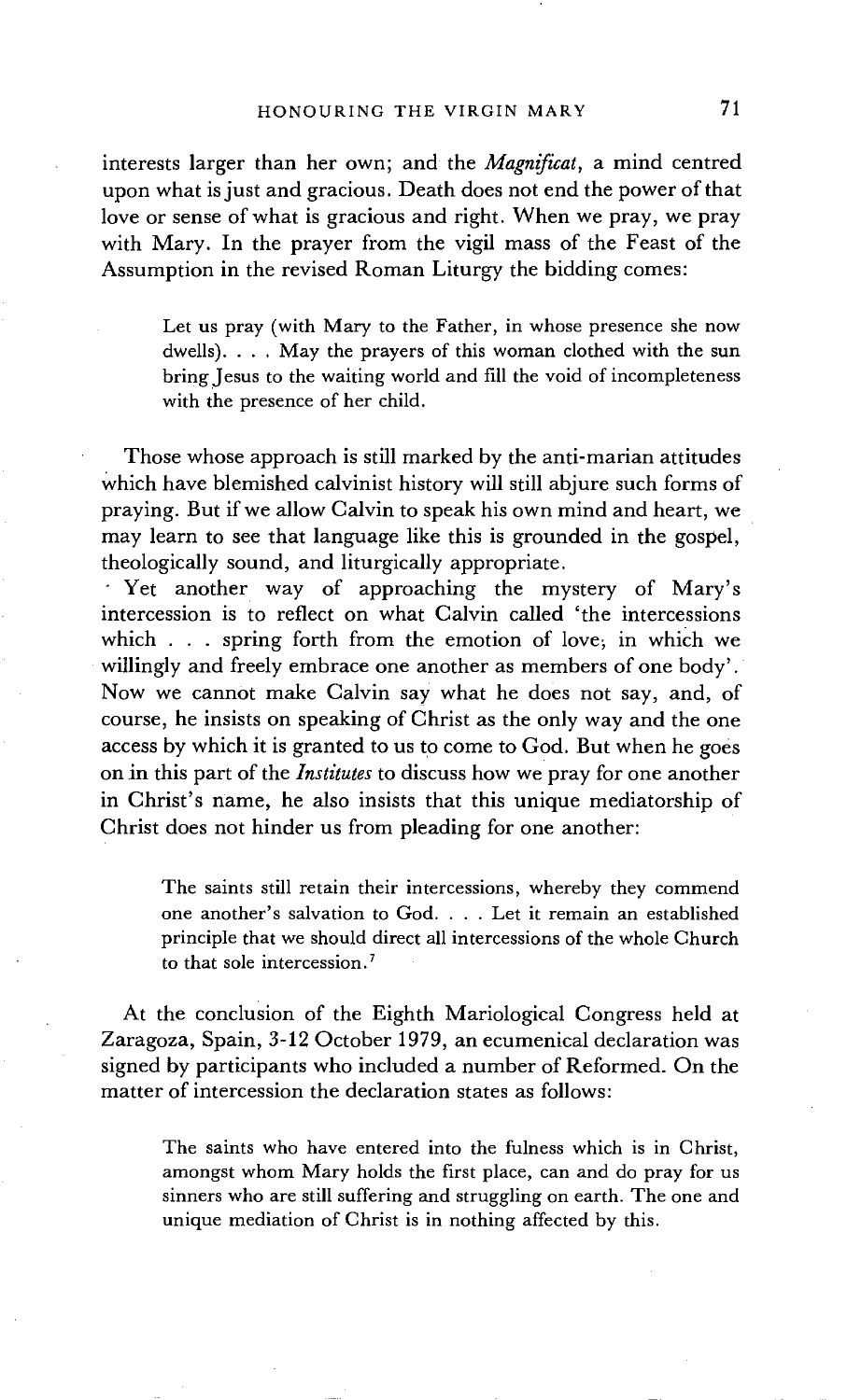This is by no means out of harmony with Calvin, who discusses the same theme in his commentary on Timothy: 'The intercessions by which the saints help one another do not conflict with the fact that they all have one sole Intercessor'.8 Furthermore, from a reformed perspective the statements by the dominican scholar, Fr Frederick M. Jelly o.P., in a speech given at the 1981 annual meeting of the Mariological Society of America, are both appealing and constructive. In what he called a contemporary reappraisal of Mary's intercession Fr Jelly said: 'The mystery of Mary's intercession, as that of all in the Communion of Saints, receives its redemptive meaning and value from the unique mediatorship of her Son'. He continues:

Unlike the intercessory power of the other saints in glory, however, hers is truly universal since she received into herself the source of all life and so has been designated the spiritual mother of us all.<sup>9</sup>

As we ponder ideas like this and return to the sources in matters of  $\text{controversy}$  — which was Calvin's own principle — it can become for us a discovery of profound evangelical importance that Mary's intercession for us, depending solely on Christ's and in no way detracting from his, springs from the feeling of her love as the bearer of salvation. As a witness, with the apostles and the others, to the resurrection of her Son, as the enduring sign and form of how God pours out his Spirit upon all flesh, Mary is one with us in an indivisible bond of fellowship. She is the woman who visualizes and cares about interests larger than her own, and as at the first of Christ's signs, so she forever directs us toward her Son, saying: 'Do whatever he tells you' (In 2,5).

# *Church and scripture, grace and nature*

In the controversies which have set Catholic and Protestant against each other, two recurrent themes have been the relationship between scripture and Church and that between grace and nature. In the polemics of the Churches of the west it was around these that the debates characteristically turned. For the early Church it was inconceivable to separate Church from scripture. It was not different in the theologies of reform in the sixteenth century. The desire and intention of Luther, Calvin and the others was that the Church should be formed and instructed by the Word of God. Thus in Geneva Calvin never ceased to preach that if we wish to know Jesus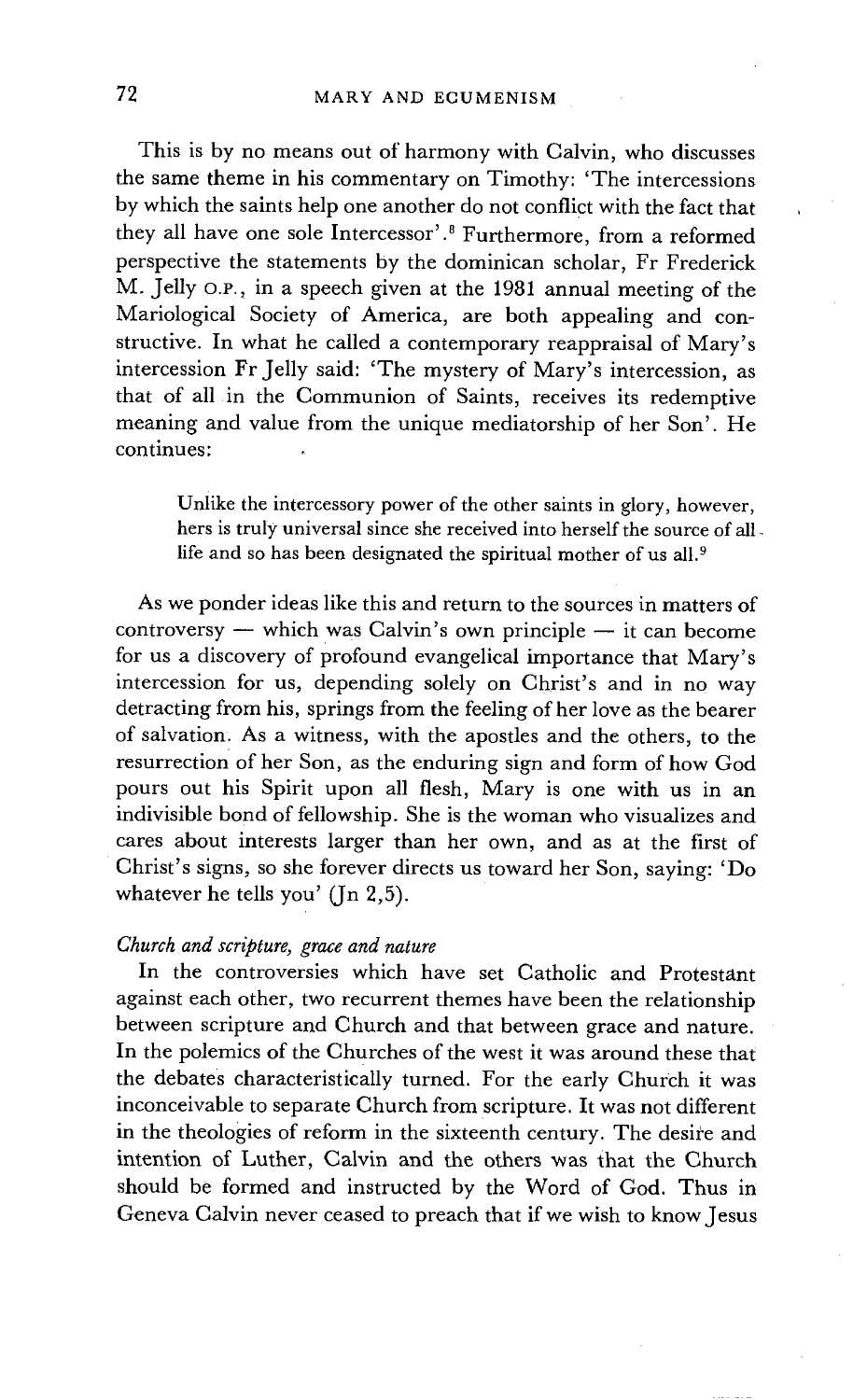Christ and bear witness to him, our only reliable source is the law, the prophets, and the Gospels. But the Reformation was a religious movement, carried out by men and women who never conceived of themselves as standing apart from the Church. So when Luther, in otherwise arrogant-sounding words, reflected on his own contribution to the reform and said, 'Then I was the Church', he did not mean that his alone was the voice of one crying in the wilderness. He meant that one thing alone is necessary, namely, the Word of God by which we live, and therefore it is the Church's central ministry to receive and hand on the gospel of grace.

The inner connection in Reformation thought between Church and scripture is clear, and the interaction is such that, 'as the preaching of the Word of God deepens the faith and life of the Church, so the Church in turn is built up in this christological circle as the living Body of Christ, who is the Word of God. But what has happened in Protestantism, particularly since the First World War, is a tendency to separate scripture from the hermeneutical context in which it is received and preached. The emergence of form criticism, for example, as a method of investigating the origin and development of the New Testament teaching about Jesus, cast much needed light on the faith of early christian communities. But since by a strictly scientific measurement Mary was seen to occupy a severely limited place in the early kerygma, biblical theology therefore assigns her a correspondingly minimal place. This is part of the explanation of the indifference about Mary in protestant Churches.

Contrast this indifference with the wealth of marian piety to be seen in, let us say, a museum like the Prado in Madrid where in the exuberance of the spanish temperament marian devotion seems to eclipse the role of Christ. Mary's humanity and passion seem to gain more attention than the wounds of the crucified Redeemer. Against excesses in marian piety the canon or measure of New Testament teaching must be held. The doctrines, life and experience of the Church are always to be drawn from and corrected out of the Word of God in scripture. There is no such thing as a Church that can exist without that Word of God. Correspondingly, we cannot cut scripture off from the hermeneutical context in which it is believed and taught. The confessional statements of the Reformed Churches, notwithstanding what they have typically said about the sufficiency of scripture, is exposed only too often as a subjective and arbitrary interpretation, cut off from the organic life and common mind of the people of God.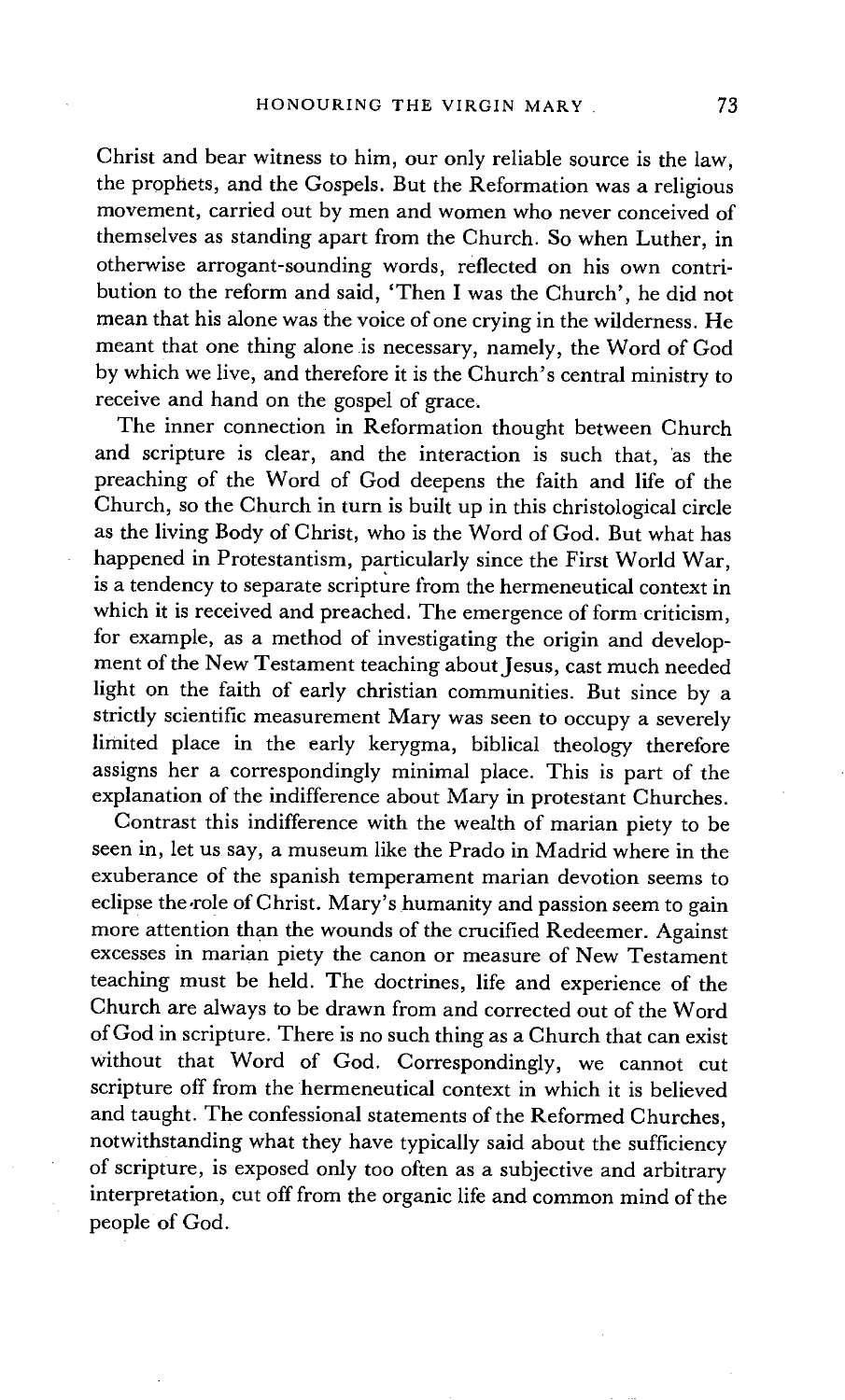In their insistence on the absolute priority of grace the Churches of the reformed tradition are unanimous. The liberal-minded John Cairns, professor of the United Presbyterian Church in the nineteenth century, is typical: 'I have now preached for forty-three years', he said on the occasion of the presentation of his portrait, 'and have been a Professor of Theology for more than twenty, and I find every year how much grander the gospel of the grace of God becomes'.<sup>10</sup> This is the same Cairns who was so moved with piety before the tomb of Ambrose in Milan that he did honour to the relic. In his own words, 'I knelt down and kissed it, and forgot for the time that I was both Protestant and Presbyterian'.

Since grace is the personal communication of God, we apprehend it, or, better, are apprehended by it, as a personal word on the personal plane and by the mediation of Christ in the preaching of his gospel. So it is indispensable for us that we should be obedient to that ministry, for faith comes by hearing and by grace through faith we enter into union with Christ.

But with that preached word there must also be the *verbum visibile.*  The grace proclaimed finds the forms and expressions of grace, and for the reformers this meant particularly the sacraments of baptism and the Lord's Supper. The dialectic to which I have just referred between the grace which is proclaimed and the grace which is apprehended as visible sign may also be extrapolated to the dialectic between evangelical faith and catholic transformation, to use only partly adequate terms.

At its simplest, what after all is the evangelical witness? What do reformed people instinctively recognize as the authentic witness to the grace of God? It is preaching, preaching in order to salvation', the preaching of the grace through which we are saved. At its simplest, what is Catholicism? It is that union in Christ, that concrete oneness in the Spirit which is the place and mode of Christ's redeeming presence in the world. It is the community assembled around the eucharistic table, bearing witness to the grace that heals and elevates what is broken and fallen. Grace, in the scholastic phrase, perfects and does not destroy nature; And for all the risks of secularization that are involved and even of obscuring the evangelical character of the christian message, Catholicism has also historically held to its obligation to transform the structures of secular society. This is something of what I intend by the phrase catholic transformation.

When Christians of different commitments come together to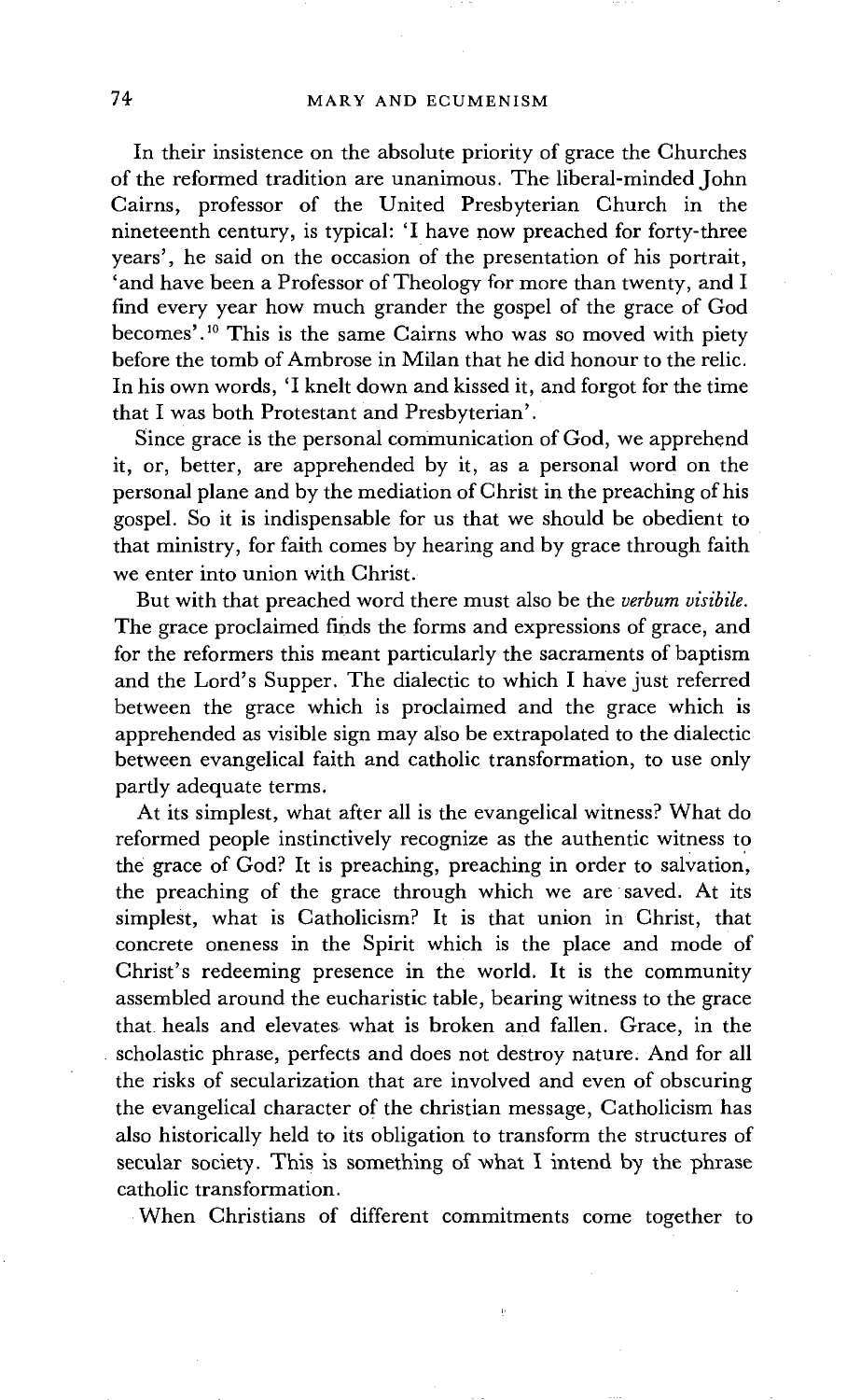reflect on the place of Mary, one of the awkward questions that must be raised is how we are to assess and Interpret the appearances of Mary. From the time of Gregory Thaumaturgus (third century) to Bernadette Soubirous (canonized 1933) the record is a long and important one. As in the case of any devotion or practice in the Church, the criteria for assessment or approval are a scriptural foundation and a critical examination of the evidence. How, then, can reformed Christians begin to deal with the devotions that are to be found at places like Lourdes or around our Lady of Pilar? My own conviction is that we shall make no progress in understanding one another unless we maintain the dialectic between evangelical faith and catholic transformation.

In December 1981, I was invited to give a paper in San Antonio, Texas, on the occasion of the 350th anniversary of the appearance of our Lady of Guadaloupe. Three thoughts occurred. First, what was a presbyterian minister, sprung from Scottish Calvinism, doing in a place like that? Secondly, if Robert Louis Stevenson could learn to love the gaudy melon flower or whatever else he found in Samoa, I could learn to love our Lady of Guadaloupe in San Antonio. Thirdly, 1531 was a very good year.

In 1531, the newly published *Augsburg Confession* explained the lutheran position on reform in the Catholic Church. Zwingli, wounded in battle at Kappel, was unceremoniously killed and the leadership of reform passed to Calvin. His father Gerard died in that same year, at loggerheads with the cathedral authorities. And calvinist scholars usually date the dawning of an evangelical awareness in Calvin to some time after his father's death and certainly by the fall Of 1533. In 1945, Pius XII sent a radio message to the Marian Congress, meeting in Mexico, in which he spoke, shall I say, in a flowery style appropriate to the theme: 'On poor John Diego's apron, as tradition has it, brushes not of this earth left painted a very sweet picture that the corrosive action of time has, in a wonderful manner, left unimpaired'.<sup>11</sup>

The latin effusiveness presents such an obvious contrast to the reserve of the reformer of Geneva. But in what is generally regarded as an autobiographical passage in a letter to Cardinal Sadoleto, Calvin grieved that early in his life he was little more than a conventional Christian: 'Thy word', he relates, 'which ought to have shone on all thy people like a lamp, was taken away, or at least suppressed'. His instruction in the faith had not paved the way for what he calls 'a sure hope of salvation'. But then  $-$  presumably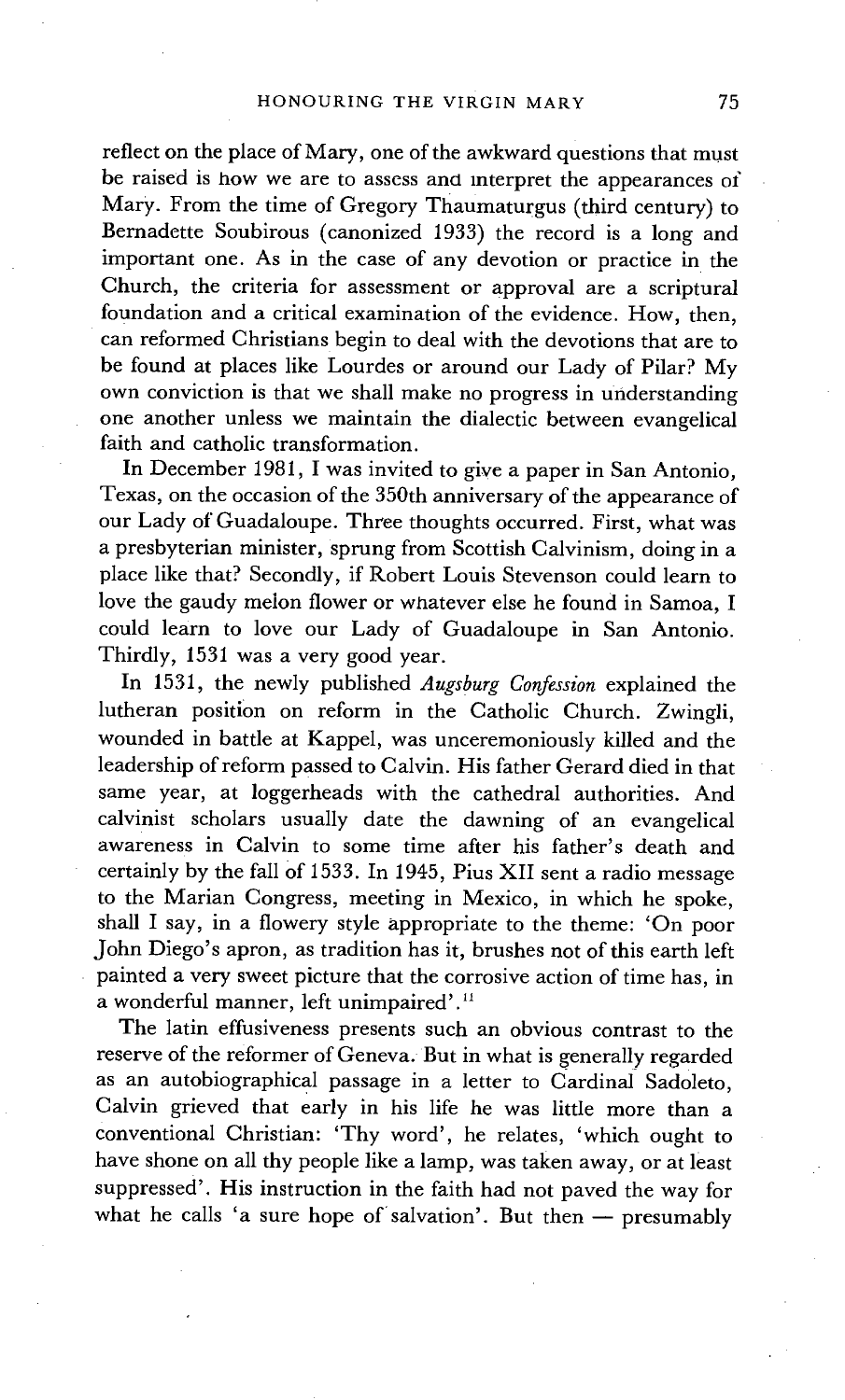around  $1531 -$  'it was as if light had broken in upon me'. From that time, of course, the evangelical movement could not be arrested and the gospel of grace was preached. John Calvin's witness is therefore centrally the preaching of the grace by which we are saved and the faith that comes through the hearing of the Word. There is the sure hope of salvation.

The grace to which John Diego witnesses is the grace that perfects nature and the faith that finds cultural expression, specifically the small church of 1533 and eventually the Shrine of our Lady of Guadaloupe. Neither great shrines nor even small churches in themselves obliterate superstition or poverty. But they can indeed be a witness to the grace that heals and elevates what is broken and fallen. They can be signs that all things may come to their perfection through the Word by whom all things were made.

We need both John Calvin's lighted lamp and John Diego's imprinted apron, for we are poor enough at bearing witness to God's grace. Mary, Virgin and Mother, may yet become both the ground and occasion of the increasing unity of those religious traditions that are represented by one or other of the symbols. At its simplest, the witness of Mary is that her faith came by hearing. She is the first to hear the announcement of the gospel: 'Rejoice, you who have received grace'. She heard the word that broke the silence, took that word into her very being, and gave it forth for the life of the world. Calvin spoke well, in saying that we should be her disciples. But in her 'Yes' to God she is also witness to the grace that transforms what is broken and in need of salvation: 'He has put down the mighty from their thrones, and exalted those of low degree; he has filled the hungry with good things, and the rich he has sent empty away' (Lk 1,52ff).

If ever I come to the shrine of our Lady of Guadaloupe, I shall kneel down and reverence it; perhaps even for that moment forget that I am both Protestant and Presbyterian. Or better, I would like to remember words which come from my tradition and are better known than anything else, except perhaps a verse or two of scripture: 'What is the chief end of man? Man's chief end is to glorify God and to enjoy him for ever'. The words of the *Shorter Catechism* are almost directly a paraphrase of a verse or two of scripture, even more widely known: 'My soul magnifies the Lord, and my spirit rejoices in God my Saviour'.